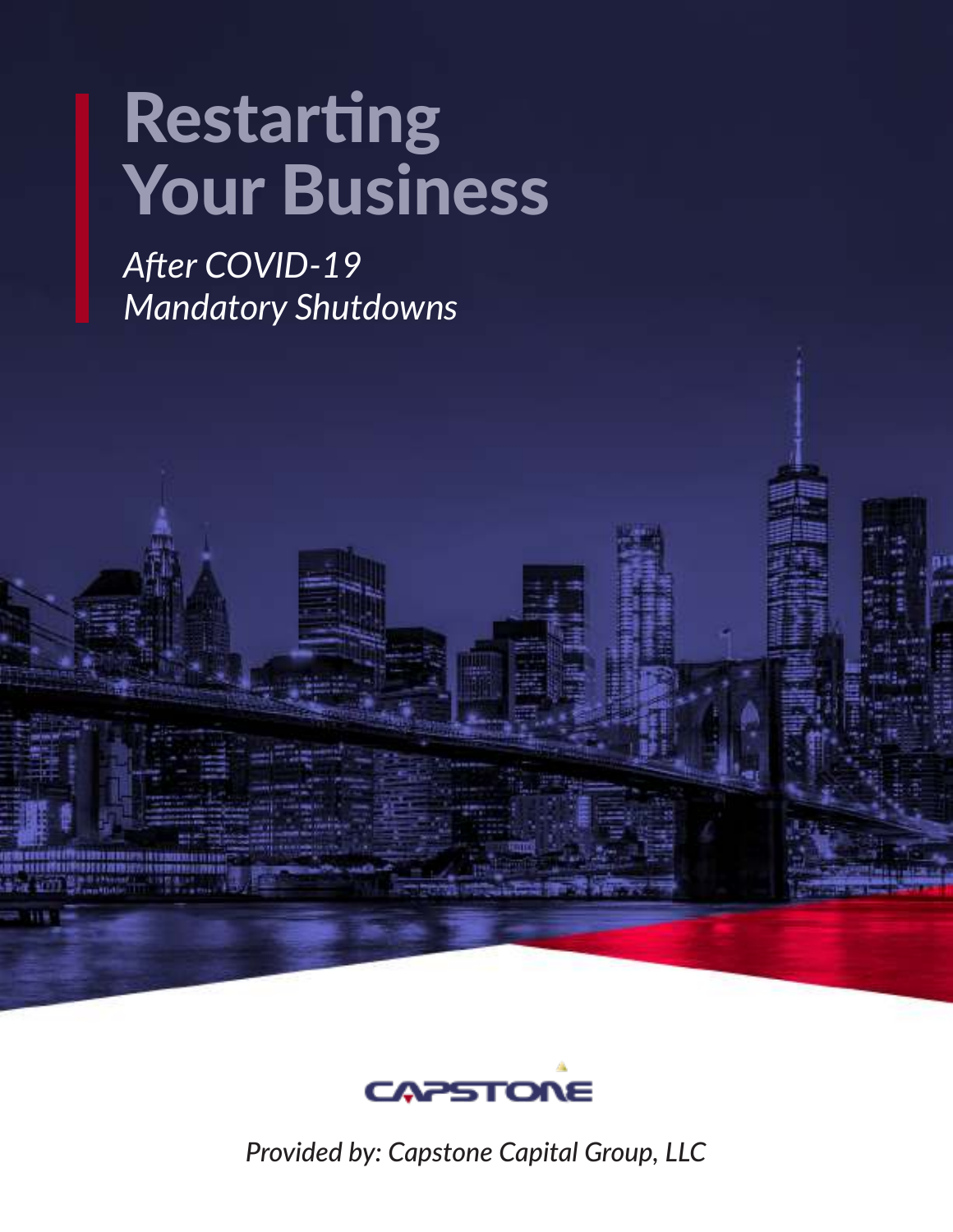

#### **With nearly every state undergoing some form of lockdown**

in response to the COVID-19 pandemic, hundreds of thousands of small and mid-sized businesses are now in the midst of a reopening process. Today, as governors are easing lockdown restrictions, business owners should be hitting the "restart" button by developing strategies to reopen their businesses, keep their employees and customers safe, and get back to what they do best.

If your business serves consumers directly like a gym or restaurant your challenges to reopen are greater than if you own a commercial enterprise that serves other businesses. This white paper will focus on the latter as there are too many variables to a consumer-oriented business that a small business owner cannot directly influence which affects their ability to reopen.

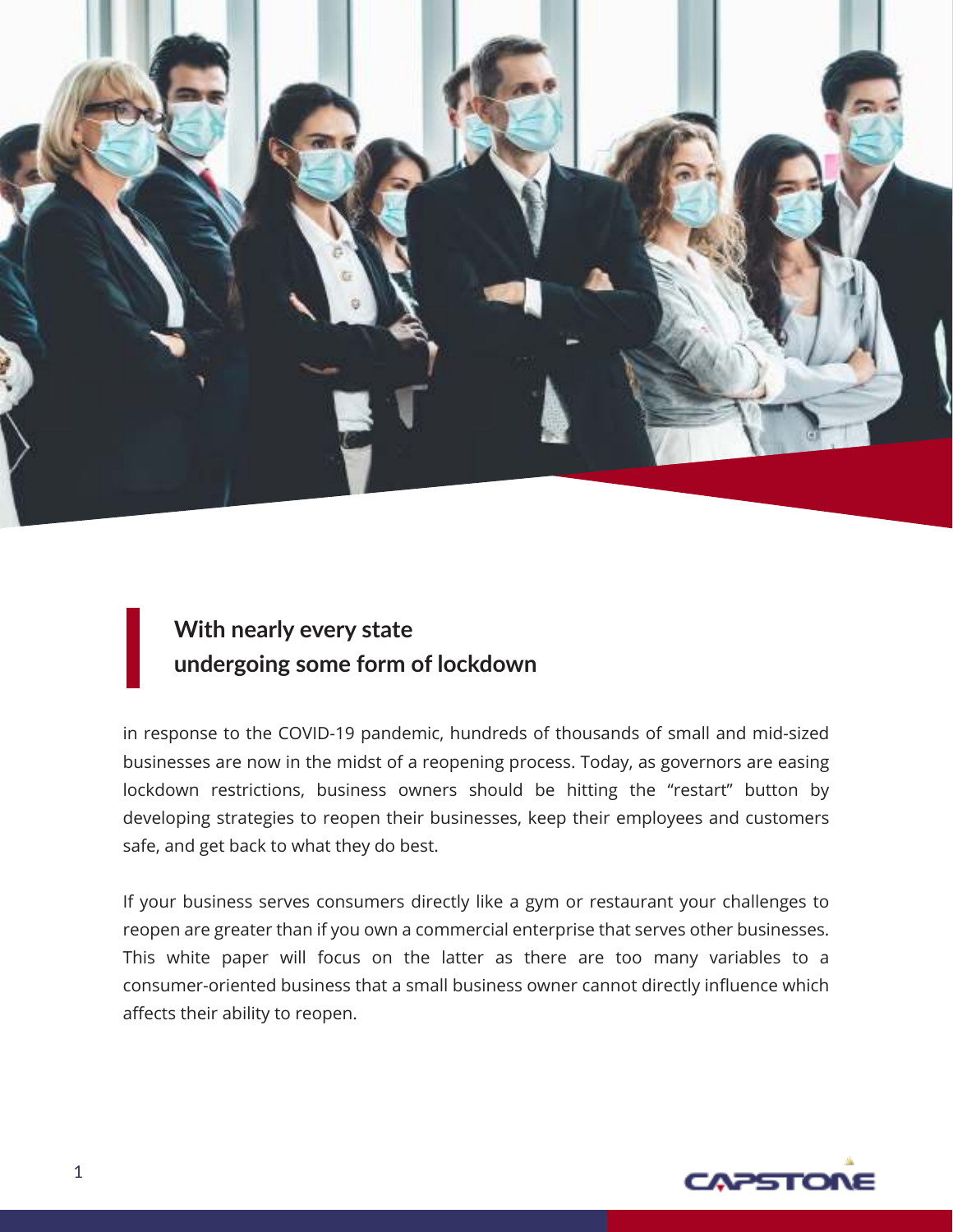How Do **PHASE I - The Assessment Phase:** I Restart My Business After the COVID-19 **Mandatory** Shutdown?

2

The primary threat to reopening your business is another shutdown due to spikes in the number of new COVID-19 cases within a given geographic area. Assuming your business can reopen, you must first determine if the government has placed any restrictions on your industry or geographic region of operation and at what capacity you can safely reopen.

You then must determine how many of your customers are resuming operations and what, if any, restrictions the government has placed on them that may influence whether or not they can operate at 100% of their capacity.



Prepare a spreadsheet of your major customers' pre-COVID-19 sales volumes and multiply it by the percentage they will be operating at to determine what you can expect in terms of sales. Be sure to take into account that reduced or curtailed operations for your customers may mean they cannot afford or do not need your services until they are back to regular capacity.

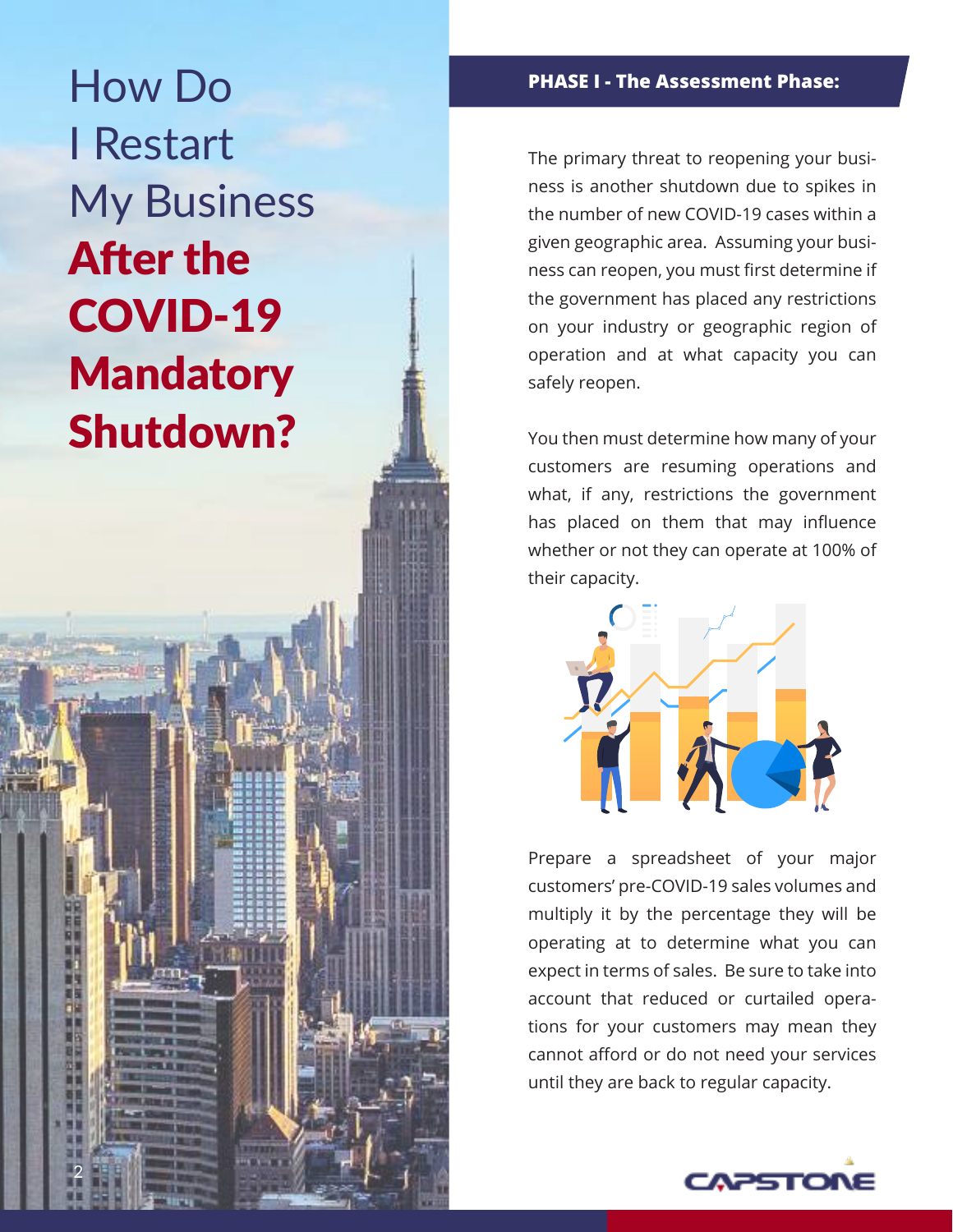

**Based on the number of estimated sales you must determine if your pricing strategy pre-COVID-19 will hold or if you need to adjust your pricing strategy higher or lower.**

Using the level of sales you can expect from your customer base, complete a breakeven analysis to determine if you can profitably operate your business.

The breakeven analysis will allow you to determine the proper number of employees you need to staff your reopened business, the cost of goods sold, the expected gross margin, and other operating expenses.

This breakeven analysis will be your guide going forward and should be used as a comparative analysis tool. The ensuing threat from COVID-19 is unpredictable therefore you may want to structure the breakeven analysis on a weekly basis so you are able to adjust staffing accordingly and also identify positive or negative trends. Use the analysis to determine if you are meeting your financial goals, specifically your sales and operating estimates for the week/month in terms of actual expenditures versus projections.

Reviewing your accounts receivable aging report is required and will help establish realistic breakeven estimates. You must determine if any of your customers are currently paying beyond terms, are expected to pay beyond terms, and if you will continue offering credit terms. There is every reason to suspect some businesses will fail under the burdens they will be facing not just due to the shutdown but the added costs of doing business in a post-COVID reopening.

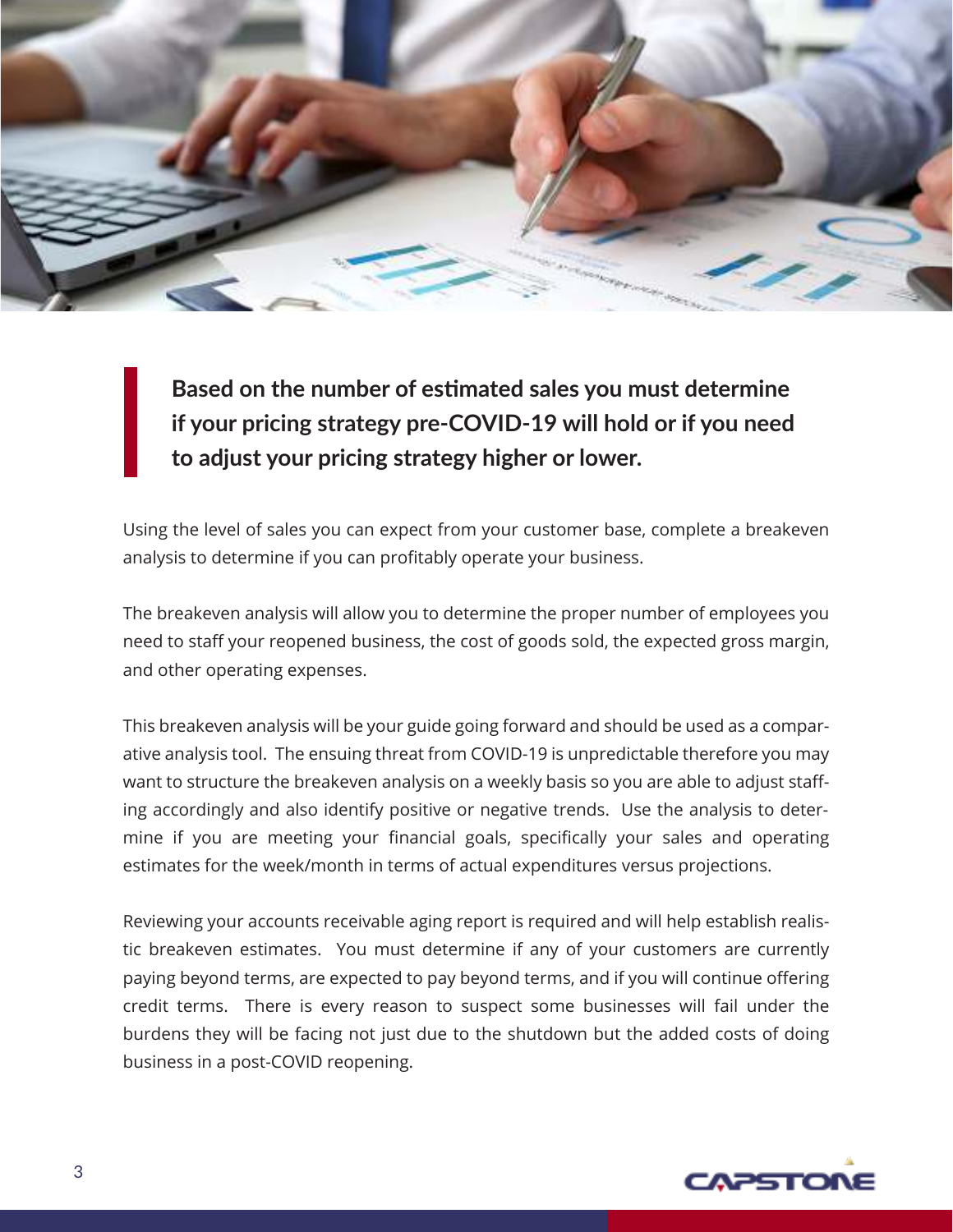When dealing with customers, particularly those with credit terms, you need to assess the collectability of their accounts receivable. Customers may need some flexibility in payment terms as well. It may be prudent to create a repayment program where established customers stay current on new account receivables while paying a fixed amount of the past due account receivables until paid in full over the next 60 or 90 days. The repayment time frame should be based upon the magnitude of the past due amount. If payment terms will not work for your business you can consider placing your customers on Cash On Delivery payment or providing shorter terms such as 'net 10 days' until they are caught up.

It takes a tremendous amount of sales to cover bad debt so it will be beneficial to speak with your customers about what weekly or monthly payment amount they can realistically afford to pay you. This is a double-edged sword because you might need the customer's sales to restart your business but at the same time, you cannot afford to extend credit if they cannot afford to pay you.

> **Some of your existing account receivables may not be collectible.**

Speaking with the CEO or President of your customer about the state of their financial condition will be necessary.



Calling the accounting department to collect may not yield the same amount of information from speaking with the CEO or President. There is a high likelihood that your customers are probably in a similar financial situation as you and are more likely to be frank and honest with you about what they can or cannot financially handle. In addition, they may have questions for you about your ability to keep providing them with services given what has happened to the economy and businesses in general. This meeting can also be a great opportunity to see if there are any additional services you can provide to your customers as business owners will need to determine if they have maximized revenue and profitability with their current customer base. Your customer's needs may have changed so you should look for other goods or services to supplement their demand. You should reach out to your customer base and determine their foreseeable needs for the next three to six months to allow you the opportunity to modify your reopening plan.

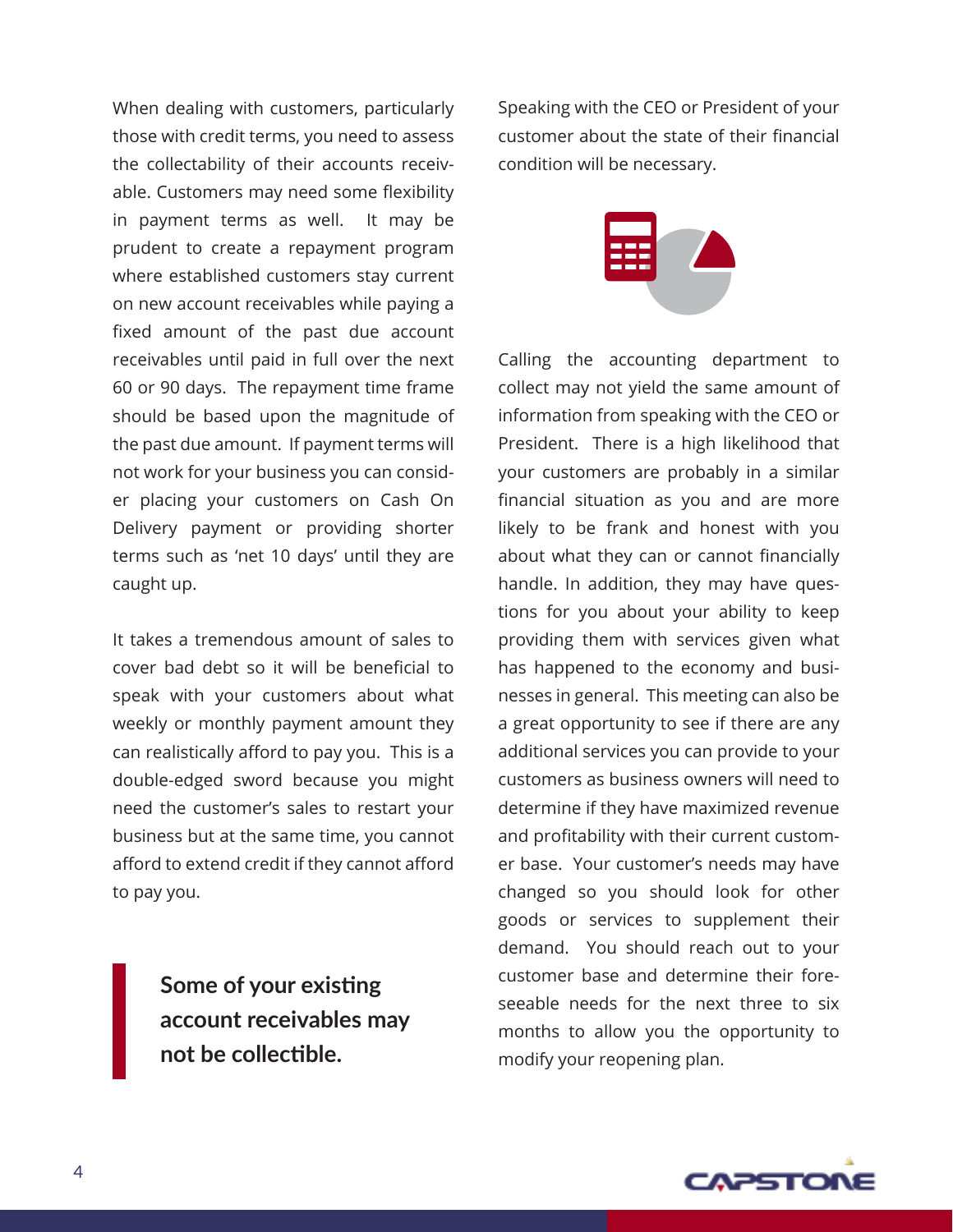## Have you been able to keep your payables current during the shutdown?

**The next step is analyzing your accounts payable aging report.** Have you been able to keep your payables current during the shutdown? For most companies, the answer is "no." If you have not been able to pay your accounts payable due to the shutdown then you must establish a vendor priority list and identify the most critical vendors. It would be beneficial to take a proactive approach and discuss payment arrangements with them once you know what your cash flow is will look like. Make sure when you are negotiating that you do not over-commit. By over committing you will end up losing credibility if you are not able to pay. Ensure you give yourself more than enough room to make payments based on your accounts receivable analysis.

If you do not own the real estate your business occupies, contact your landlord and find out what, if anything, they can do to assist you with rent reductions, rent abatements, or rent rescheduling. Typically, in exchange for one of these discounts, the landlord may require you to extend the lease, or they may let you pay later in the month without charging late fees. Perhaps you need more or less space because there is a restriction on how many employees can safely operate within close proximity of each other due to social distancing guidelines. Have your legal counsel review your lease and advise of any rights you have to downsize or upsize. Remember, the worst your landlord can say to any of your proposals is "no" which leaves you no worse off than you currently are. Provided the landlord considers your proposal, whatever that may be, it could result in lower operating costs for your business.

The key to reopening is restarting your cash flow; anything that allows you to operate with less pressure is helpful until you get back to 100% capacity with your customer base. Your business may have other specialized areas that you will need to analyze cost and revenue potential during this assessment phase. Once the assessment phase is complete you will have a broad plan in place so you can identify potential cash inflows and outflows.

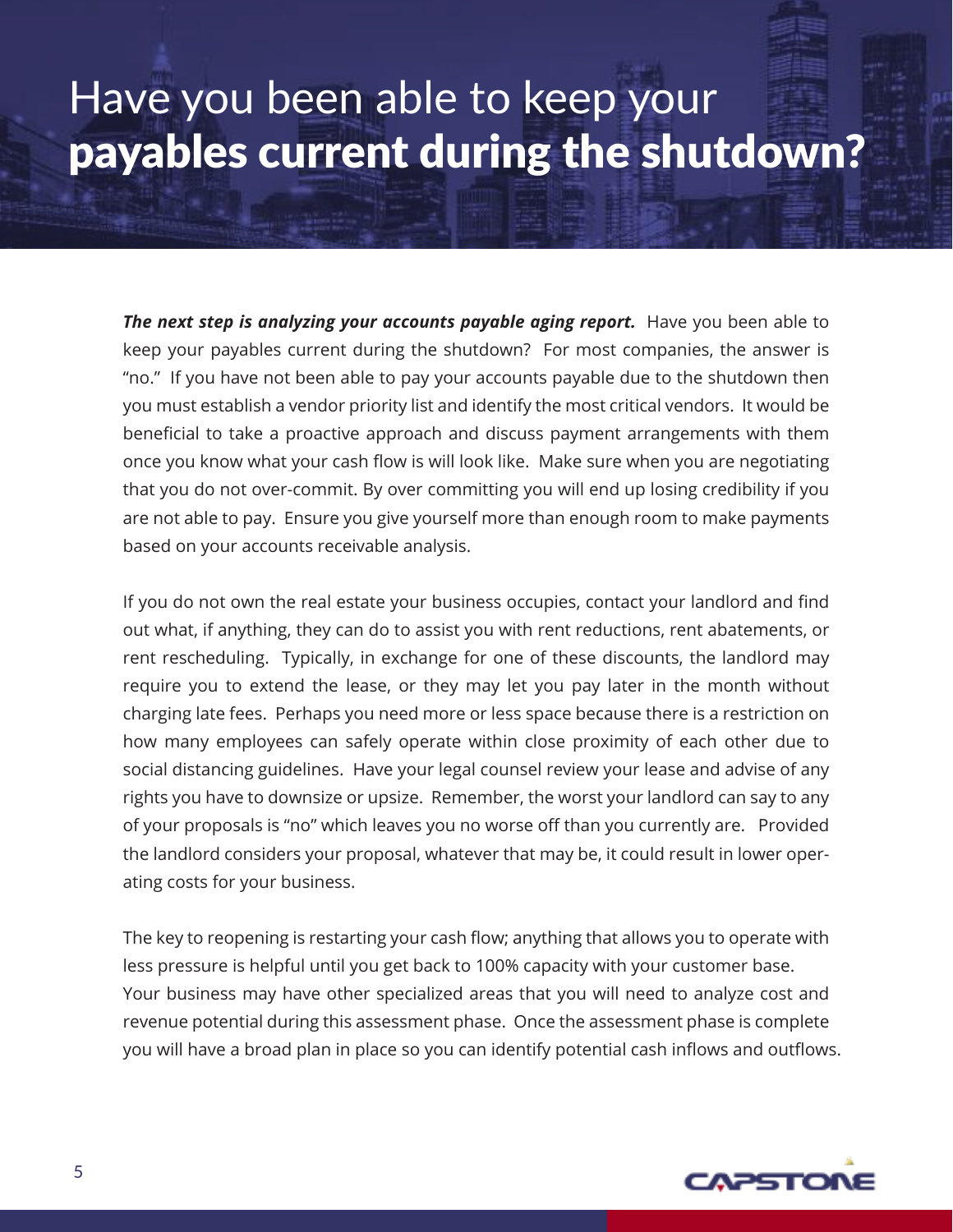Most companies laid out their original business plan for 2020 with certain projections, goals, and benchmarks. With all that thrown out of the window, it is important to immediately determine what the "new normal" will look like for you, financially. Take a realistic view of what you can anticipate for expenses and how quickly your business cash flow will meet the needs of those expenses. Armed with the information garnered above from customers, vendors, and the breakeven analysis, you will be ready to determine whether or not you have ample financial resources to cover your operating costs during the reopening of your business.



To determine how much additional working capital is required for your business you must prepare a set of projections using the sales estimates received from your customers, the cost of goods sold from your vendors plus your fixed costs and labor.

When Capstone receives cash flow projections from clients every company always shows that they make a profit. While that is obviously the goal, it is not the real purpose of a cash flow projection.

> **The purpose of a cash flow projection is to determine how much cash or working capital is required to run your business for the period covered by the projection.**

 In our experience, your first projection will result in negative cash flow. This negative number is very important because it is the amount of money you need to raise either through debt, equity, or factoring to have enough cash flow to properly run your business and pay your suppliers, employees, and overhead.

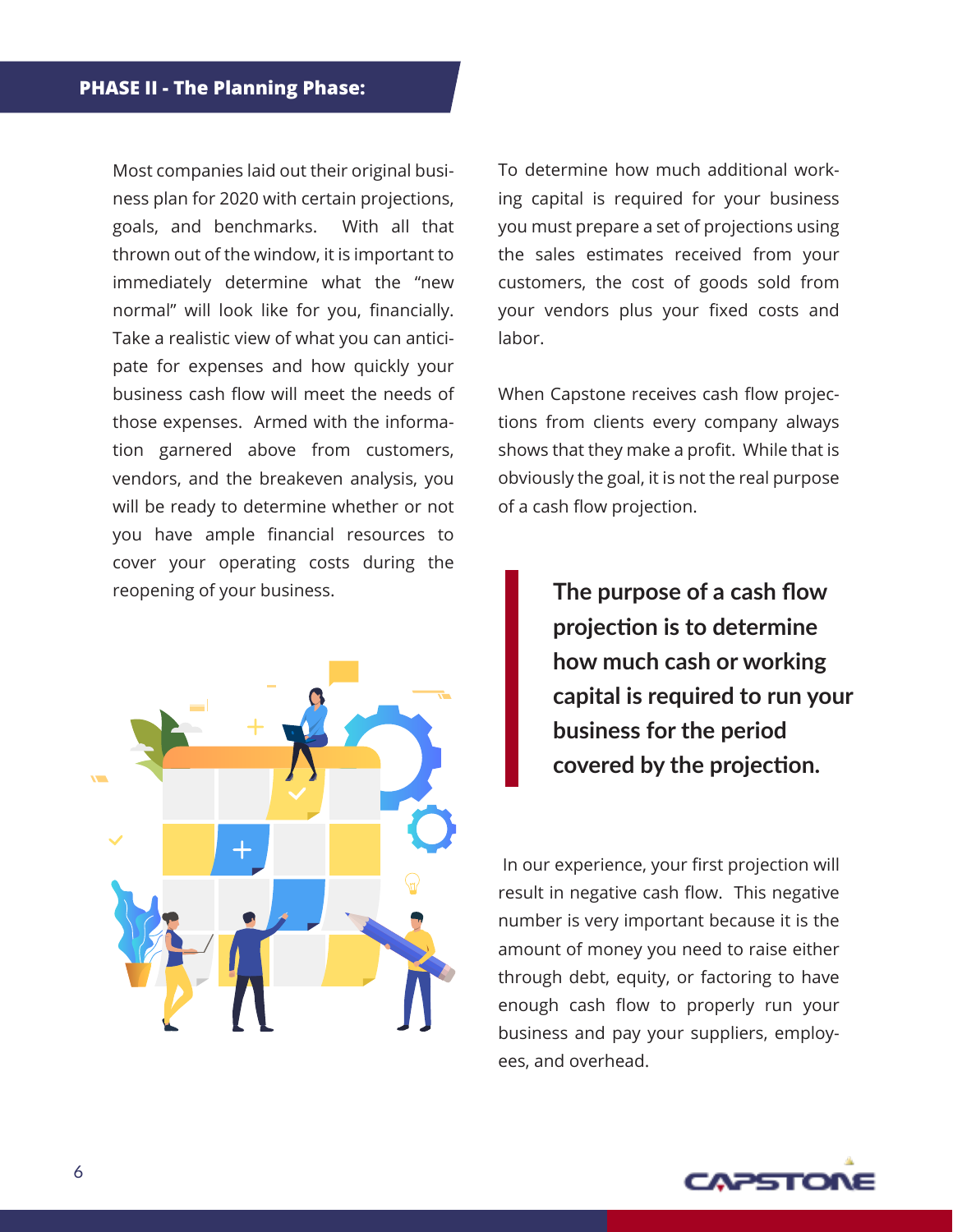

### **If your goal is to restart your business immediately then raising equity is probably not a short term solution.**

Raising equity will take a significant amount of time and effort which may distract you from the immediacy of doing what is necessary to restart your business. Further, most equity investors have large minimum investment requirements which may be more than you require for your short-term working capital requirements.

Depending on your collateral the best options are either an Asset Based Loan (ABL), Bank Line of Credit, or a Factoring facility. All of these financial structures use your current assets for collateral, while ABLs and Bank Lines of Credit will also tie up the rest of your balance sheet. If your balance sheet is not very strong or you have experienced losses as a result of the COVID-19 shutdown your best option will be a Factoring facility.

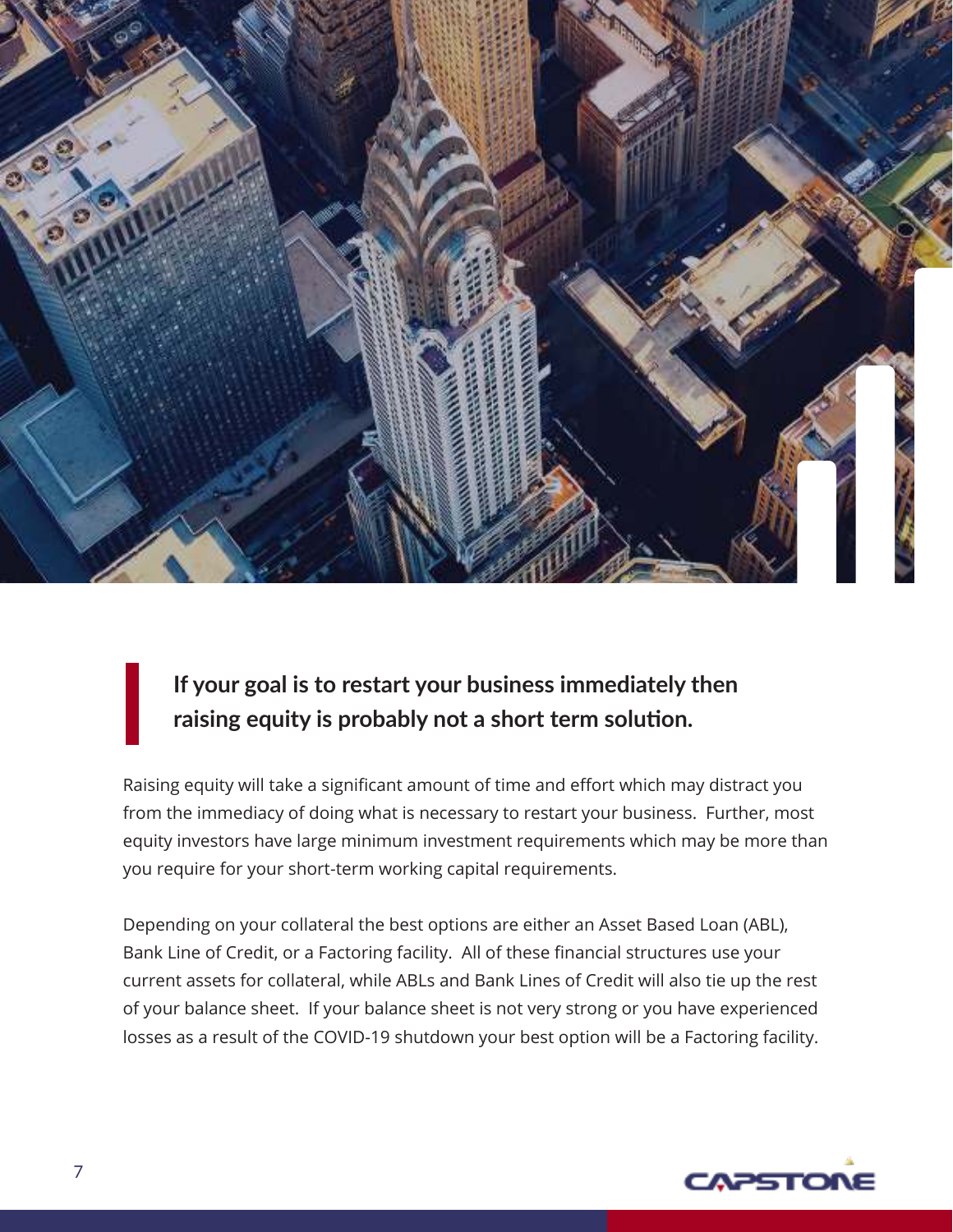**Factoring facilities can be broken down into two categories, recourse and non-recourse.**

To qualify for a recourse Factoring facility, you will need to demonstrate that you have positive equity on your balance sheet. Recourse factoring requires your company to maintain specific loan collateral to value ratio. In the event that your customers do not pay, the Factor will expect that after a certain aging period you will repurchase the receivables back or pledge additional receivables in its place.

Non-recourse Factoring facilities do not require your company to maintain specific loan collateral to value ratio, instead the focus is placed on the credit of your customer. This is extremely beneficial for companies that are not in a strong financial position. The non-recourse Factoring facility is probably the best way to bring in working capital quickly because it allows you to pick and choose which receivables to factor.

Be sure when choosing from these financing options that you pick the solution that works best for your business.

For example, if your projection shows that you will be back on your feet at 90% capacity in three or four months, it may not make sense to sign up for a multi-year ABL and incur the expenses of carrying that facility after you no longer need it. A non-recourse Factoring facility may work best in that scenario because there is no contract is required and it's available to you down the line if things take a little longer to get back online than originally projected.



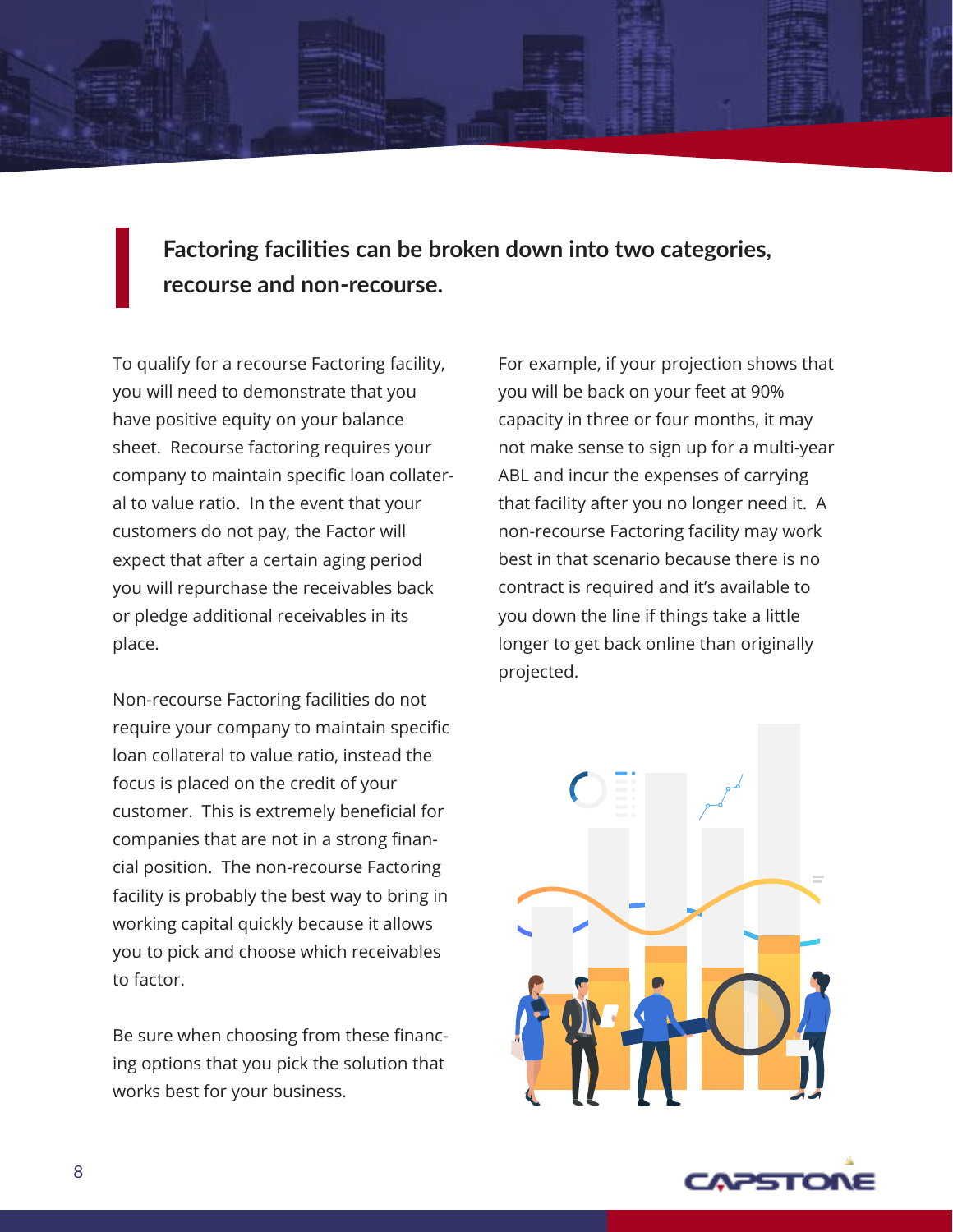After you have decided how to cover your working capital by using one of the financing techniques discussed above you can complete your projection and begin the process of implementing your Restart Plan. The implementation phase is all about getting it done based on the plan you have in place. Below is a listing of steps to get your business back online as quickly as possible:

#### **Step 1**

Contact the employees that are required to execute under your plan and determine if they are still available for work.

#### **Step 2**

Contact your customers and start executing contracts or receiving purchase orders, work orders, etc. Ensure that they are still available and are open for business.

#### **Step 3**

Let your vendors know what they can expect in terms of old payments and new business from you to make sure they will continue to supply your company on open account terms.

#### **Step 4**

Contact the finance source of your choosing based on your current financial situation and line up the working capital you need to execute your plan. Be sure to share the financial projection and cash flow you prepared earlier with them as it will speed up their underwriting and ensure you are speaking to the right financier.

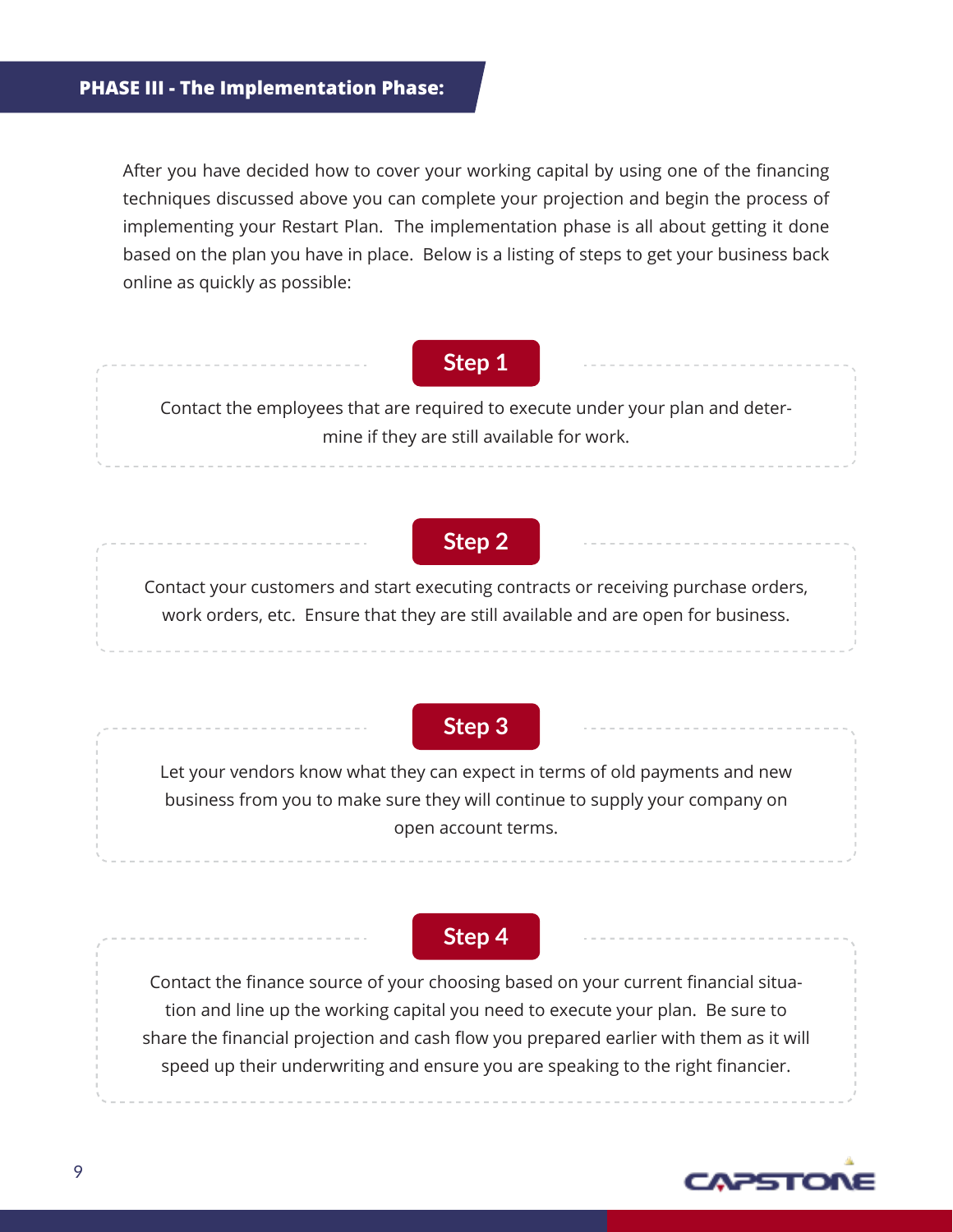**Step 5**

Keep track of your progress and compare your weekly projection with your weekly results. Make adjustments based on a higher than expected sales volume or lower than expected sales volume, or changes in the cost of goods sold or services provided and track whether the trends are positive or negative.

#### **Step 6**

Make changes to your projections based on actual results. The main goal is to stay operational and to make sure you have access to adequate capital to do so.

#### **Step 7**

If your plan is working properly and you are making money, survey your competition to see how they weathered the COVID-19 shutdowns. If they have not restarted or have experienced financial difficulty you may consider taking on more business as a result of their absence in the market place and growing your business.

#### **Step 8**

Stay up to date on current events and monitor your industry to ensure if a second shut down were to occur what that would mean for your business and how you could mitigate the risks associated with it. We all are facing new challenges for the first time. While we do not know what the next several months will bring, what we do know is that "normal" will not look the same. Whether your business is already reopened, or you are phasing in a reopening plan, the road ahead is paved with uncertainty. You need to be ready with a solid plan which will help you get back to as normal as possible in a post-COVID business environment.